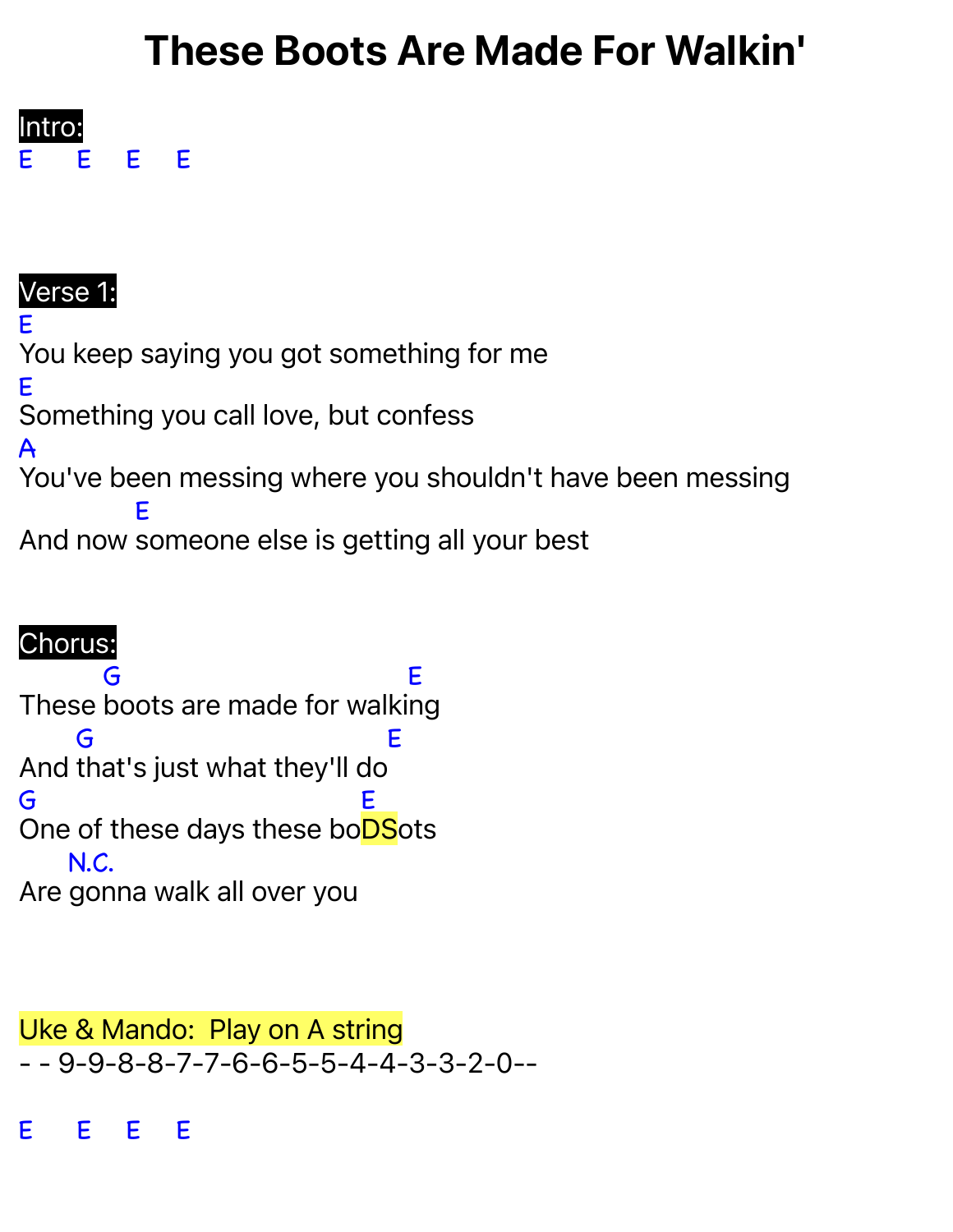## Verse 2:

E7 You keep lying when you ought to be truthing And you keep losing when you ought to not bet E7 A7 You keep saming when you ought to be changing Now what's right is right, but you ain't been right yet E7

### Chorus:

These boots are made for walki ng G E And that's just what they'll do G E G One of these days these bo<mark>DS</mark>ots E Are gonna walk all over you N.C.

Uke & Mando: Play on A string - - 9-9-8-8-7-7-6-6-5-5-4-4-3-3-2-0--

E E E E

#### Verse 3:

E7

You keep playing where you shouldn't be playing And you keep thinking that you'll never get burnt E7 A7

I've just found me a brand new box of matches, yeah E7

And what he knows you ain't had time to learn